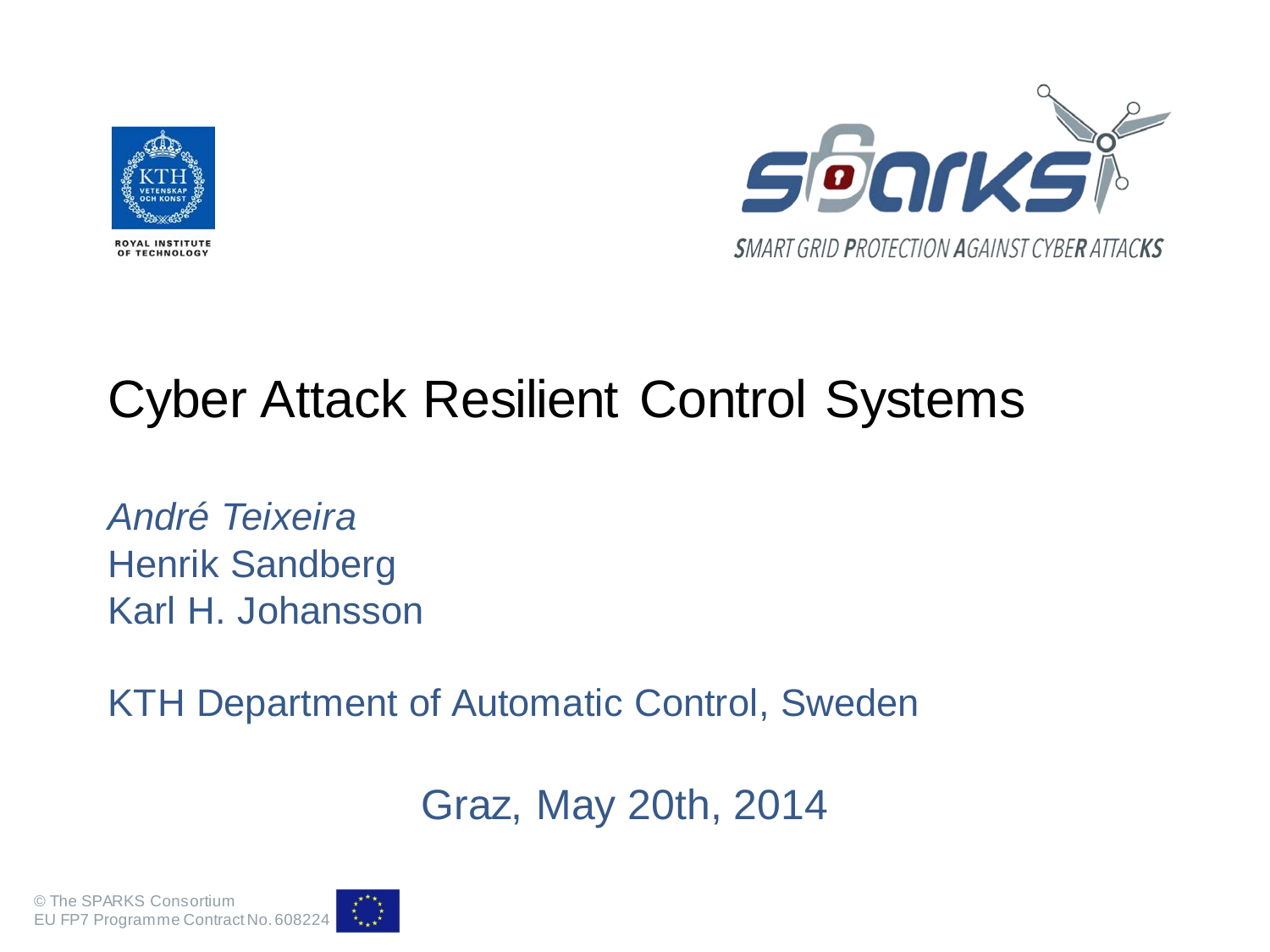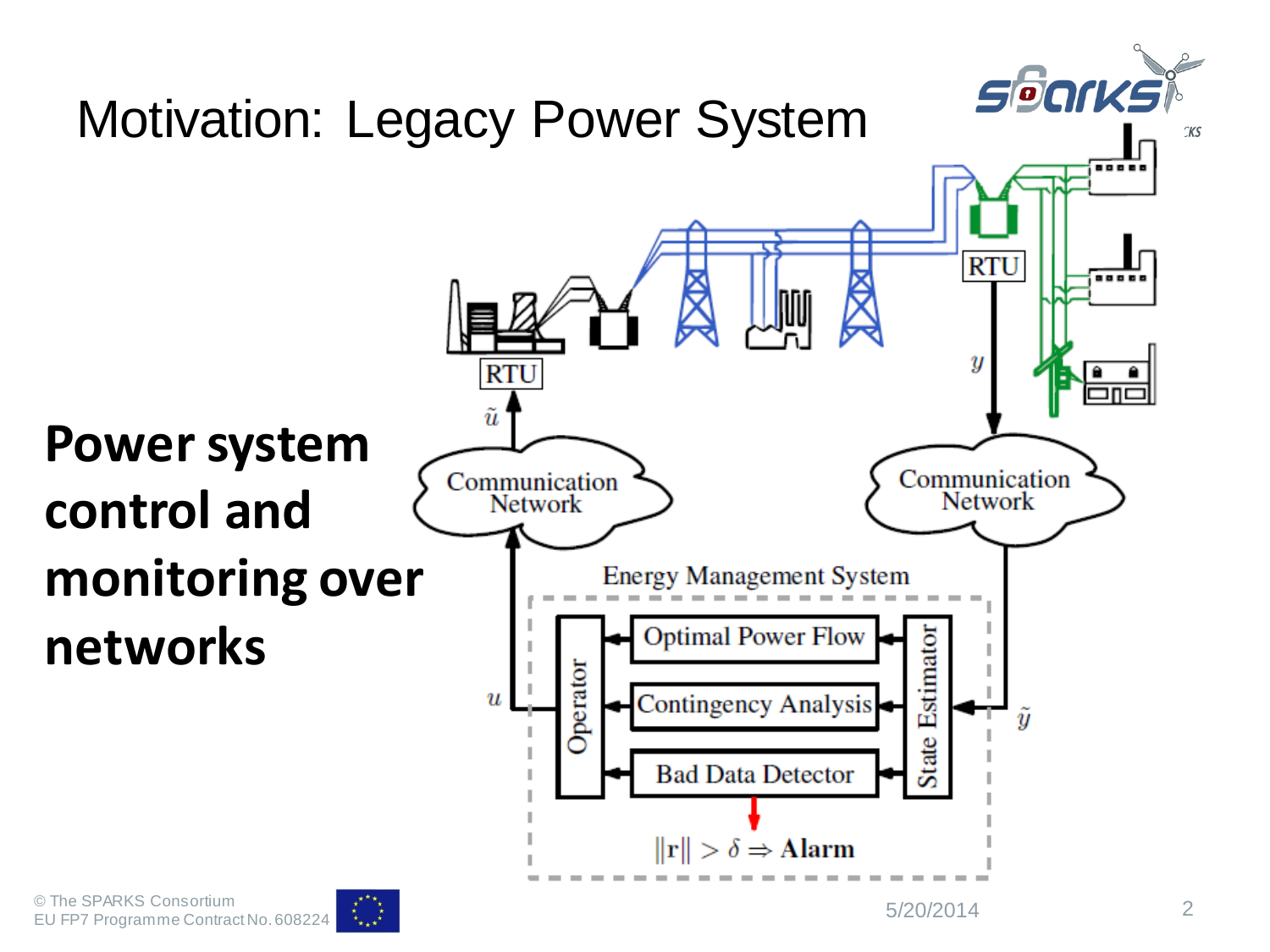

## Motivation: Smart Grid



### **Smart Grid**



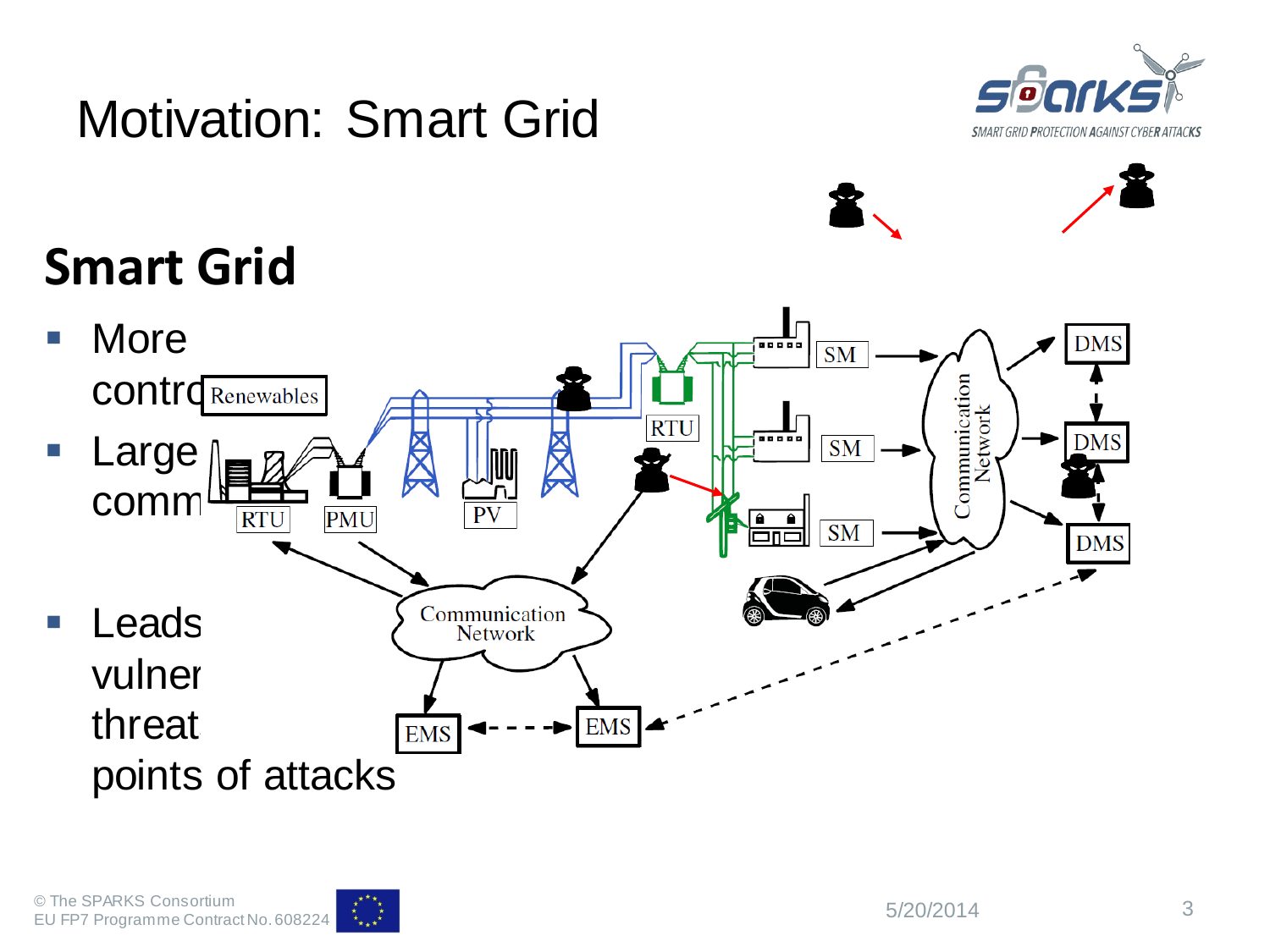#### **Motivation**



- The Smart Grid is a cyber-physical system
	- **Power system** and **IT infrastructure** tightly coupled through SCADA and control systems
	- integrated with data analytics environments etc.
- Traditional IT security provides necessary tools
	- but not sufficient to secure cyber-physical systems
- Need for tools and strategies to understand and mitigate attacks:
	- **Which threats should we care about?**
	- **What impact can we expect from attacks?**
	- Which resources should we protect (more)?



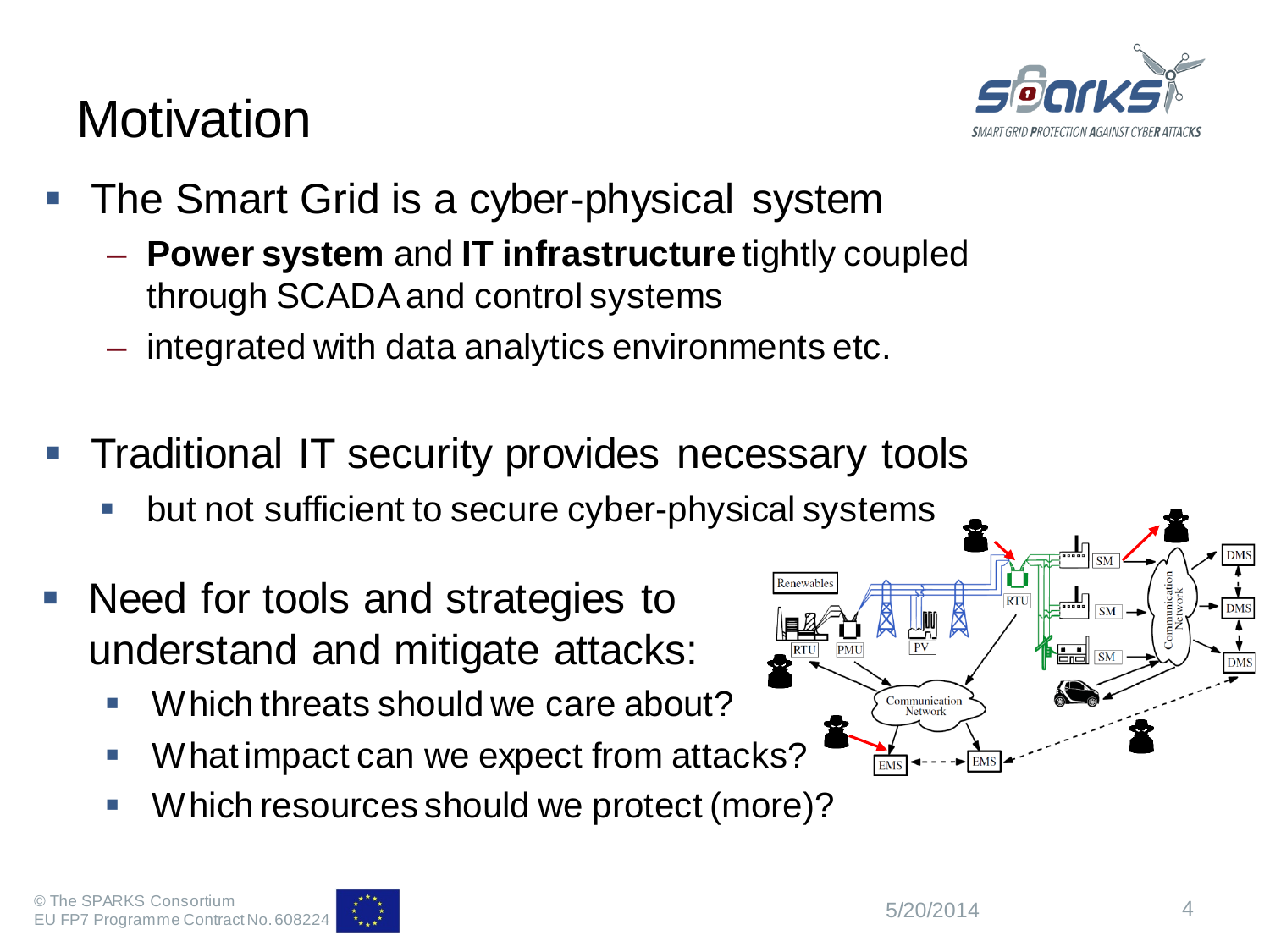## Resilient Control Systems



- Resiliency to disturbances and malicious threats
	- Maintain state awareness
	- Accepted level of performance



- Obtained through
	- automated fault detection
	- controller reconfiguration (islanding, for example)

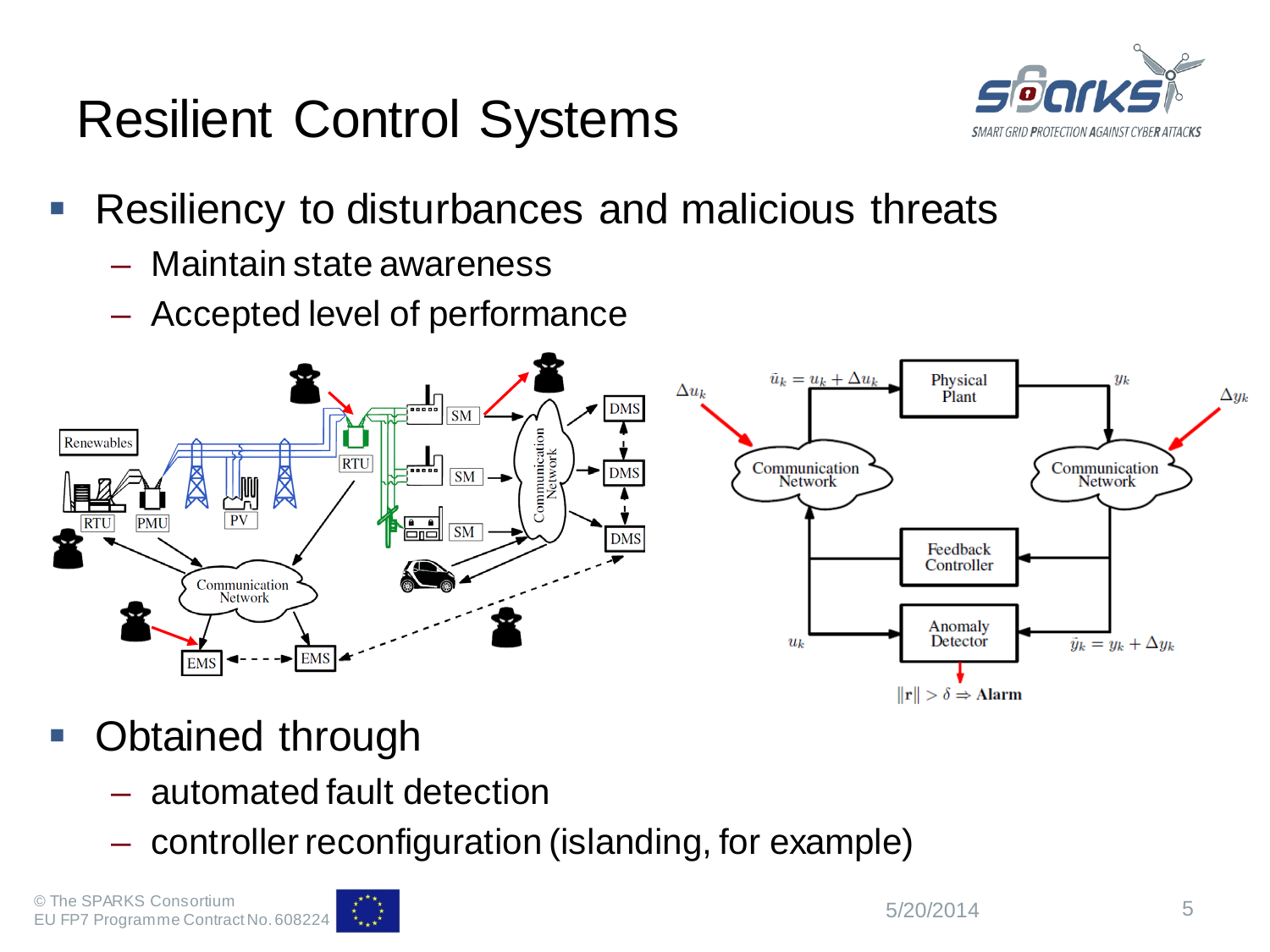



■ New methods for cyber-secure networked control



- Quantifying system performance under malicious attacks
- Rigorous theory and practice for resilient feedback controllers and anomaly detectors

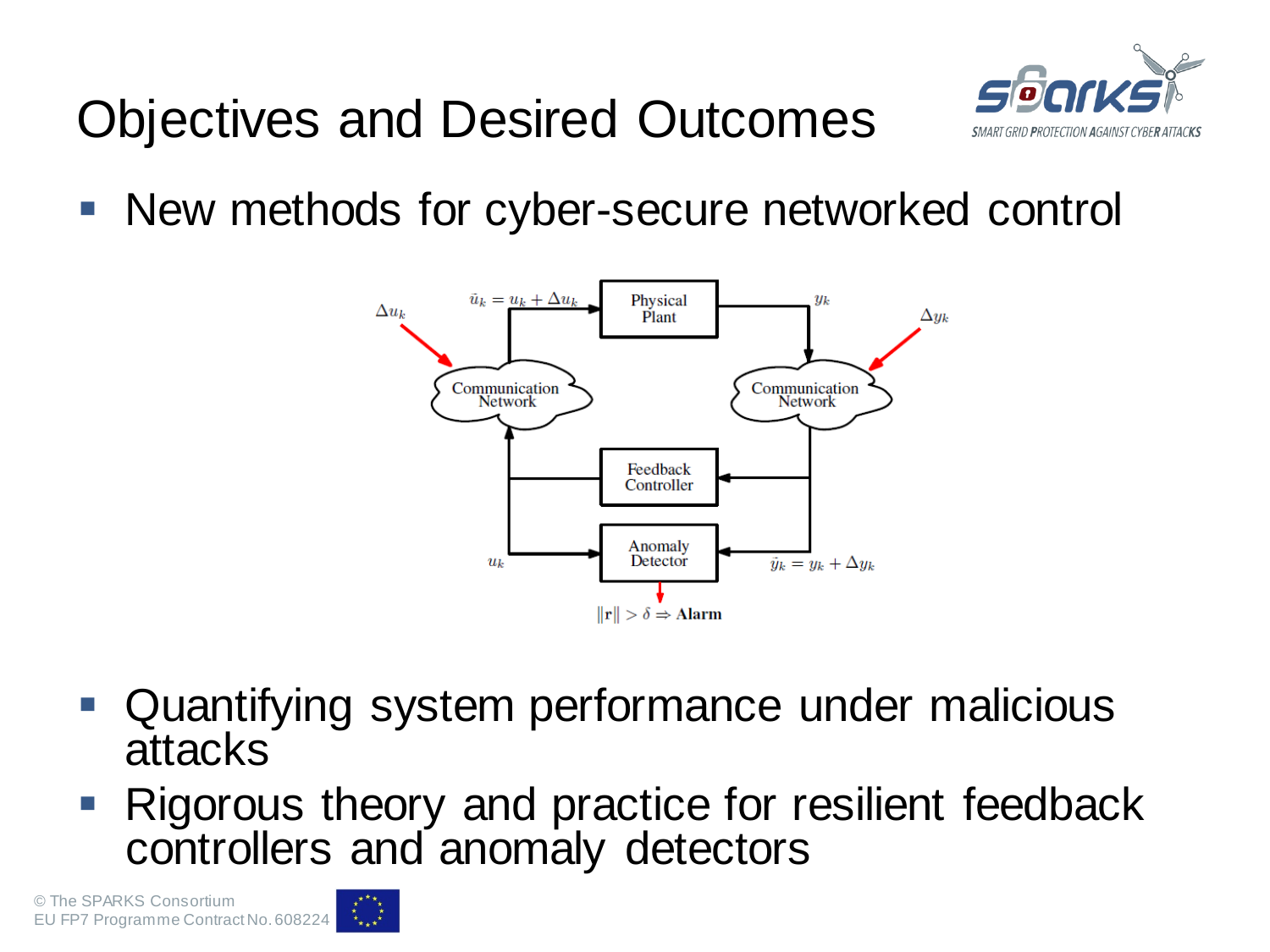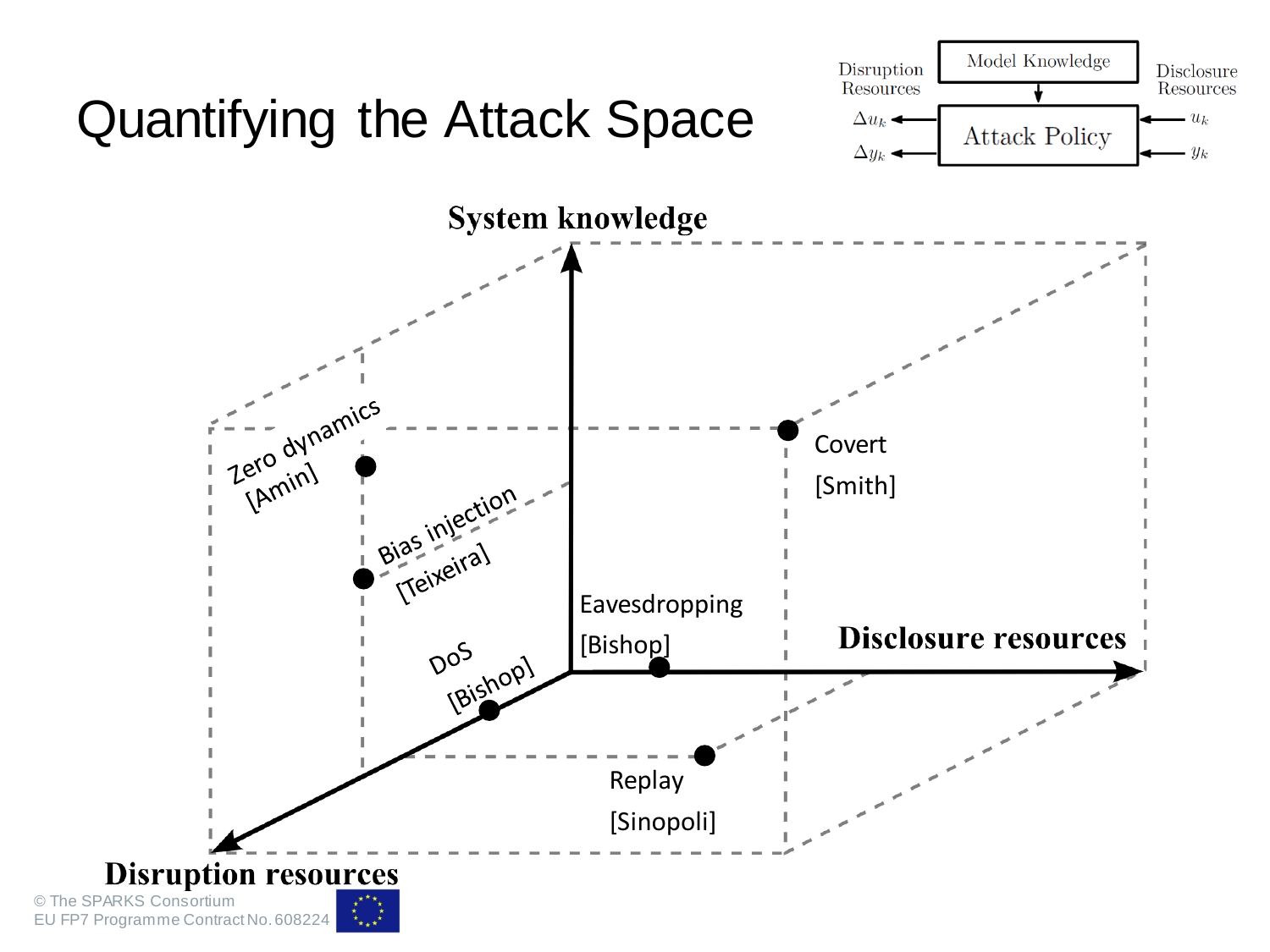

### Example: False-data injection on EMS



- **Scenario:** Attacker injects **undetectable malicious data** *a* to induce bias *c* in state estimate
	- Which threats should we care about?
	- Which resources should we protect (more)?

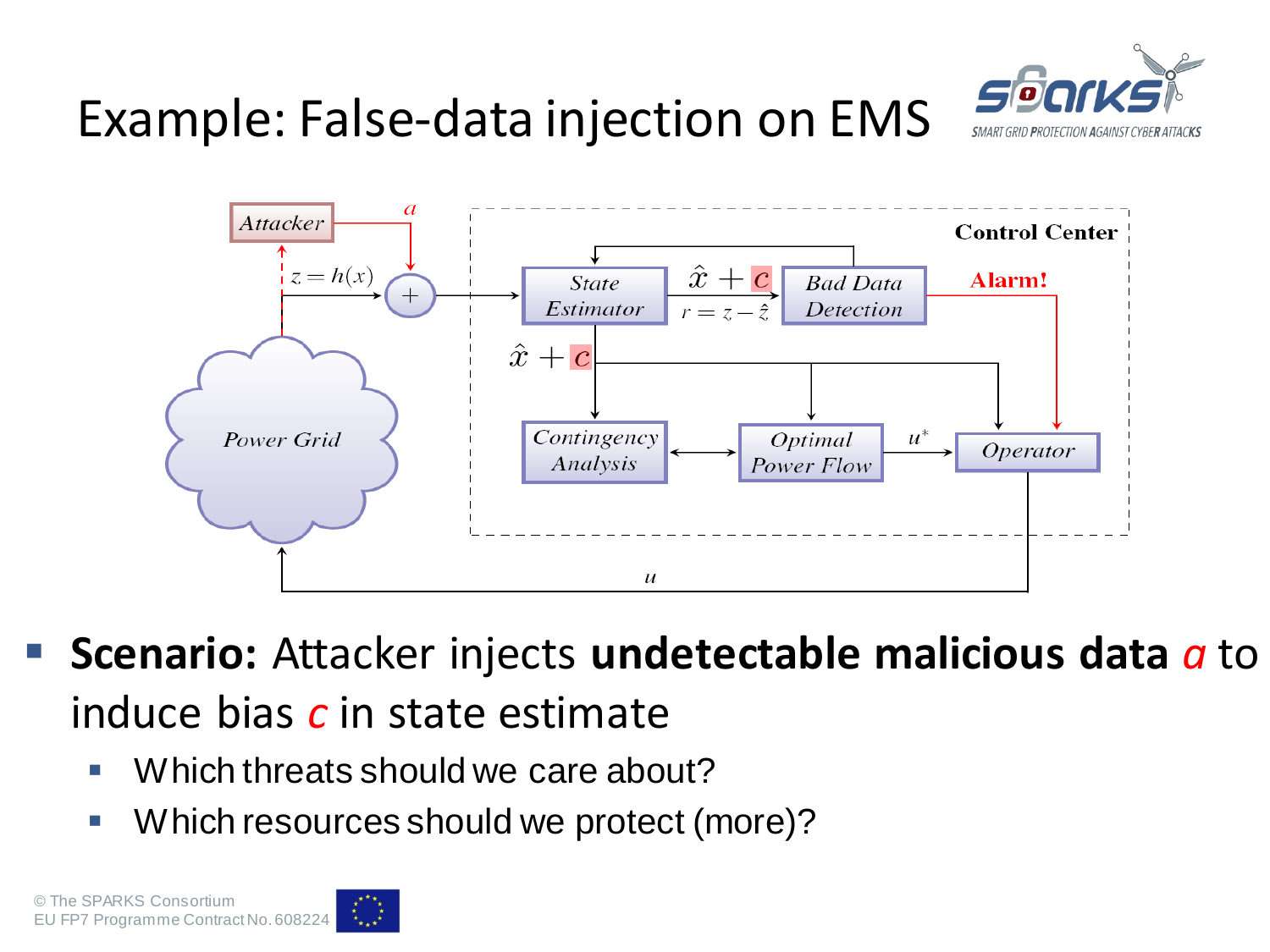# Security Metric for VIKING Network



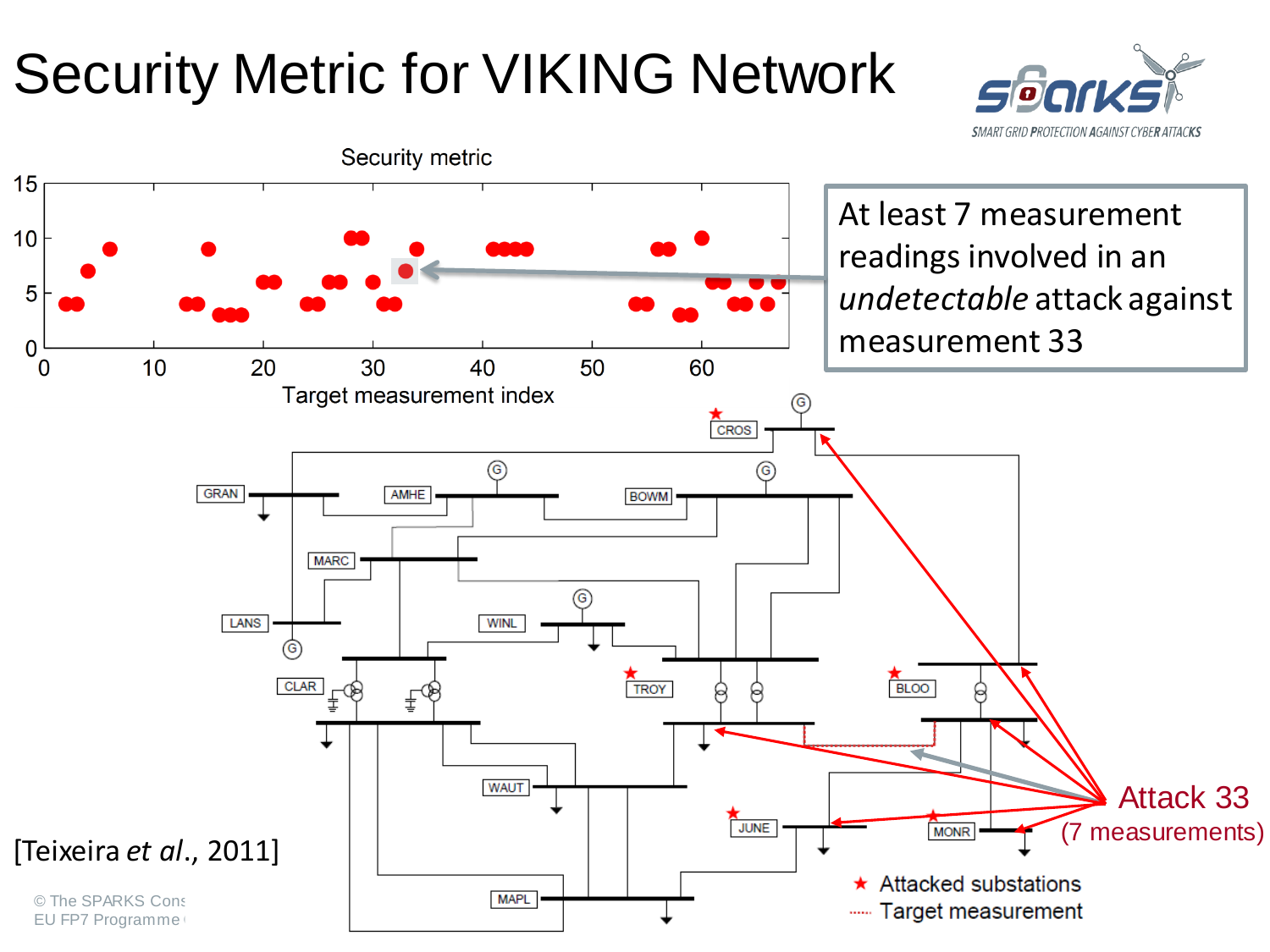

### Example – Vulnerability Analysis

**A security metric from EU-project VIKING** 



**Used for allocation of new security measures**